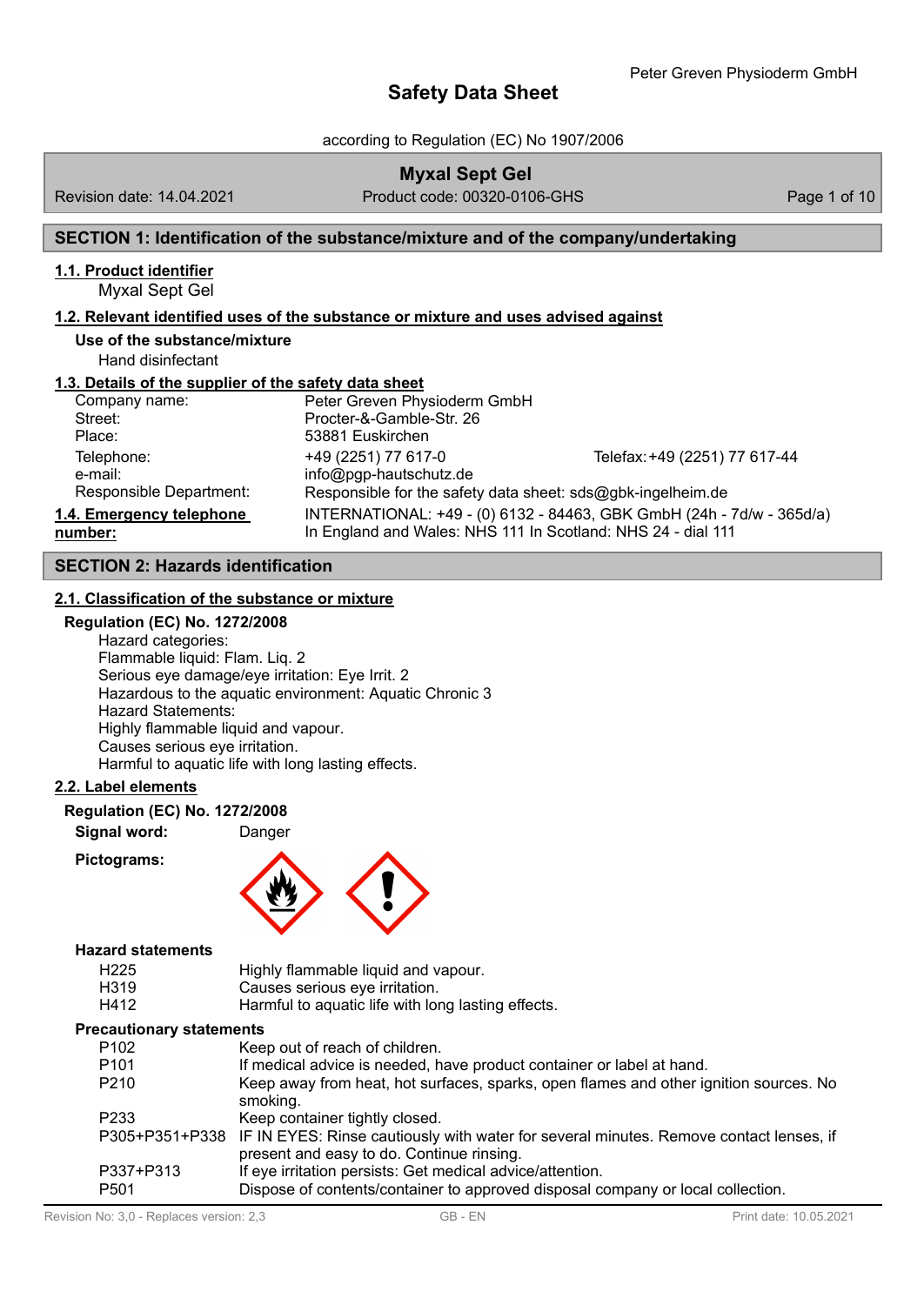# according to Regulation (EC) No 1907/2006

Revision date: 14.04.2021 Product code: 00320-0106-GHS Page 2 of 10

## **2.3. Other hazards**

According to Regulation (EC) No 1907/2006 (REACH) none of the substances, contained in this product are a PBT / vPvB substance.

Vapours may form explosive mixture with air.

# **SECTION 3: Composition/information on ingredients**

### **3.2. Mixtures**

**Chemical characterization**

Alcoholic solution

### **Hazardous components**

| CAS No   | Chemical name                              |              | Quantity          |             |
|----------|--------------------------------------------|--------------|-------------------|-------------|
|          | EC No                                      | Index No     | <b>REACH No</b>   |             |
|          | <b>GHS Classification</b>                  |              |                   |             |
| 64-17-5  | Ethanol                                    |              |                   | $80 - 85 %$ |
|          | 200-578-6                                  | 603-002-00-5 | 101-2119457610-43 |             |
|          | Flam. Liq. 2, Eye Irrit. 2; H225 H319      |              |                   |             |
| 112-72-1 | Tetradecanol                               |              |                   | < 2.5 %     |
|          | 204-000-3                                  |              | 101-2119485910-33 |             |
|          | Eye Irrit. 2, Aquatic Chronic 1; H319 H410 |              |                   |             |

Full text of H and EUH statements: see section 16.

# **Specific Conc. Limits, M-factors and ATE**

| <b>CAS No</b> | <b>IEC No</b>                                    | <b>IChemical name</b>                                                                            | Quantitvl   |
|---------------|--------------------------------------------------|--------------------------------------------------------------------------------------------------|-------------|
|               | <b>ISpecific Conc. Limits, M-factors and ATE</b> |                                                                                                  |             |
| 64-17-5       | 1200-578-6                                       | <b>IEthanol</b>                                                                                  | $80 - 85$ % |
|               |                                                  | linhalation: LC50 = 95.6 mg/l (vapours); oral: LD50 = 6200 mg/kg Eye Irrit. 2; H319: >= 50 - 100 |             |

# **SECTION 4: First aid measures**

### **4.1. Description of first aid measures**

#### **General information**

Remove contaminated soaked clothing immediately. If you feel unwell, seek medical advice.

### **After inhalation**

Move to fresh air in case of accidental inhalation of vapours. In the event of symptoms refer for medical treatment.

### **After contact with skin**

Consult a doctor if skin irritation persists.

### **After contact with eyes**

Rinse immediately with plenty of water, also under the eyelids, for at least 15 minutes. If eye irritation persists, consult a specialist.

### **After ingestion**

Rinse out mouth and give plenty of water to drink. Never give anything by mouth to an unconscious person. Seek medical treatment immediately.

If swallowed or in the event of vomiting, risk of entering the lungs.

### **4.2. Most important symptoms and effects, both acute and delayed**

Causes serious eye irritation. Inhalation of vapours in high concentration can cause narcotic effects.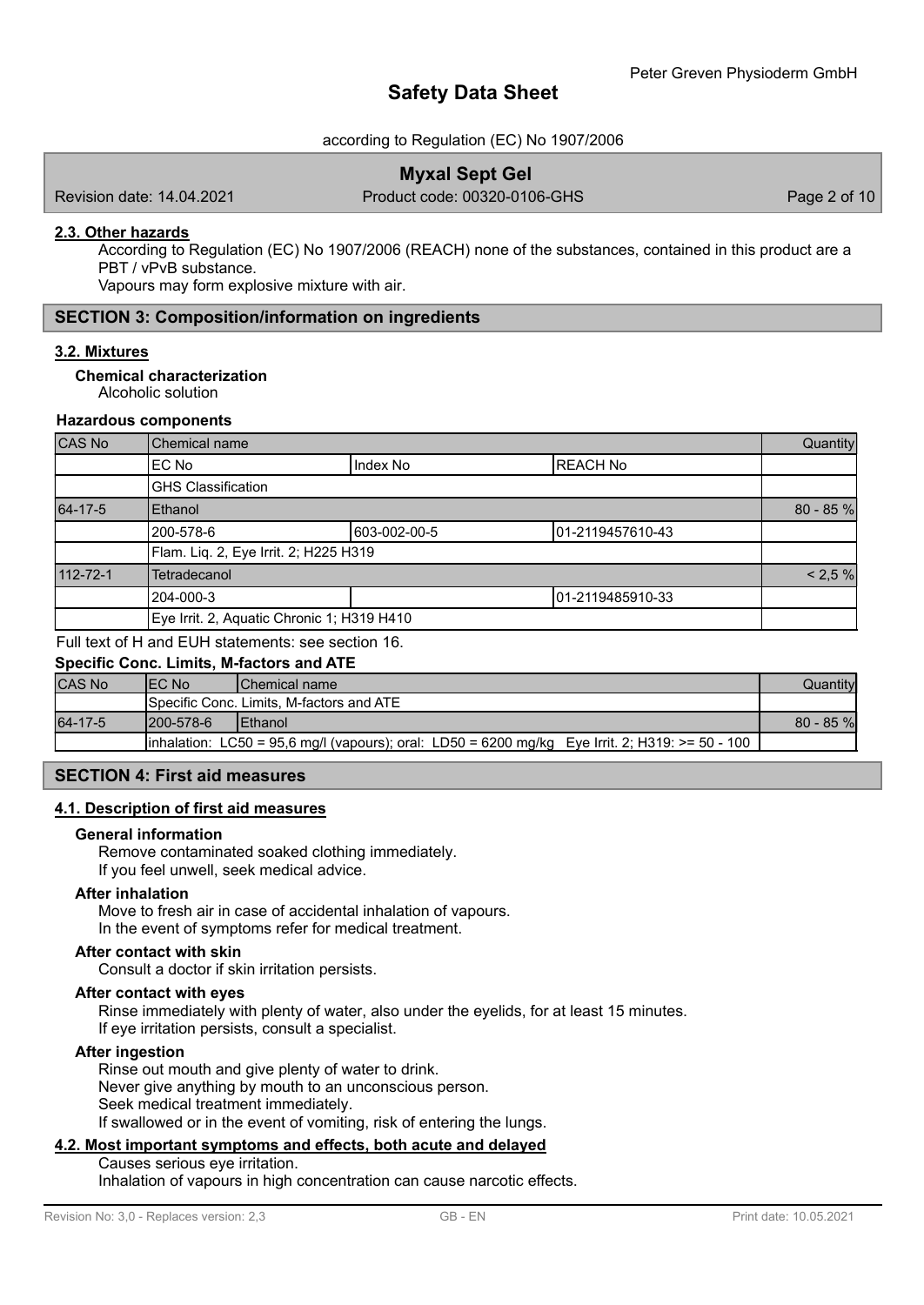# according to Regulation (EC) No 1907/2006

# **Myxal Sept Gel**

Revision date: 14.04.2021 Product code: 00320-0106-GHS Page 3 of 10

## May cause irritation of the mucous membranes.

# **4.3. Indication of any immediate medical attention and special treatment needed**

Treat symptoms.

## **SECTION 5: Firefighting measures**

### **5.1. Extinguishing media**

### **Suitable extinguishing media**

Alcohol-resistant foam, dry chemical, carbon dioxide (CO2), water-spray.

# **Unsuitable extinguishing media**

Full water jet

### **5.2. Special hazards arising from the substance or mixture**

Fire may produce:

carbon monoxide and carbon dioxide Risk of formation of toxic pyrolysis products.

## **5.3. Advice for firefighters**

Use breathing apparatus with independent air supply. Protective suit.

### **Additional information**

Vapours are heavier than air and spread along ground.

The vapour/air mixture is explosive, even in empty, uncleaned receptacles.

Cool containers at risk with water spray jet.

Fire residues and contaminated firefighting water must be disposed of in accordance with the local regulations.

# **SECTION 6: Accidental release measures**

# **6.1. Personal precautions, protective equipment and emergency procedures**

### **General measures**

Ensure adequate ventilation. Keep away sources of ignition.

### **For non-emergency personnel**

Avoid contact with skin, eyes and clothing.

Do not breathe vapours.

### **For emergency responders**

In case of vapour formation use respirator.

Use personal protective clothing.

# **6.2. Environmental precautions**

Do not discharge into the drains/surface waters/ground water.

# **6.3. Methods and material for containment and cleaning up**

### **For containment**

Prevent spread over a wide area (e.g. by containment or oil barriers).

# **For cleaning up**

Soak up with inert absorbent material (e.g. sand, silica gel, acid binder, universal binder). Shovel into suitable container for disposal.

### **6.4. Reference to other sections**

Observe protective instructions (see Sections 7 and 8). Information for disposal see section 13.

# **SECTION 7: Handling and storage**

# **7.1. Precautions for safe handling**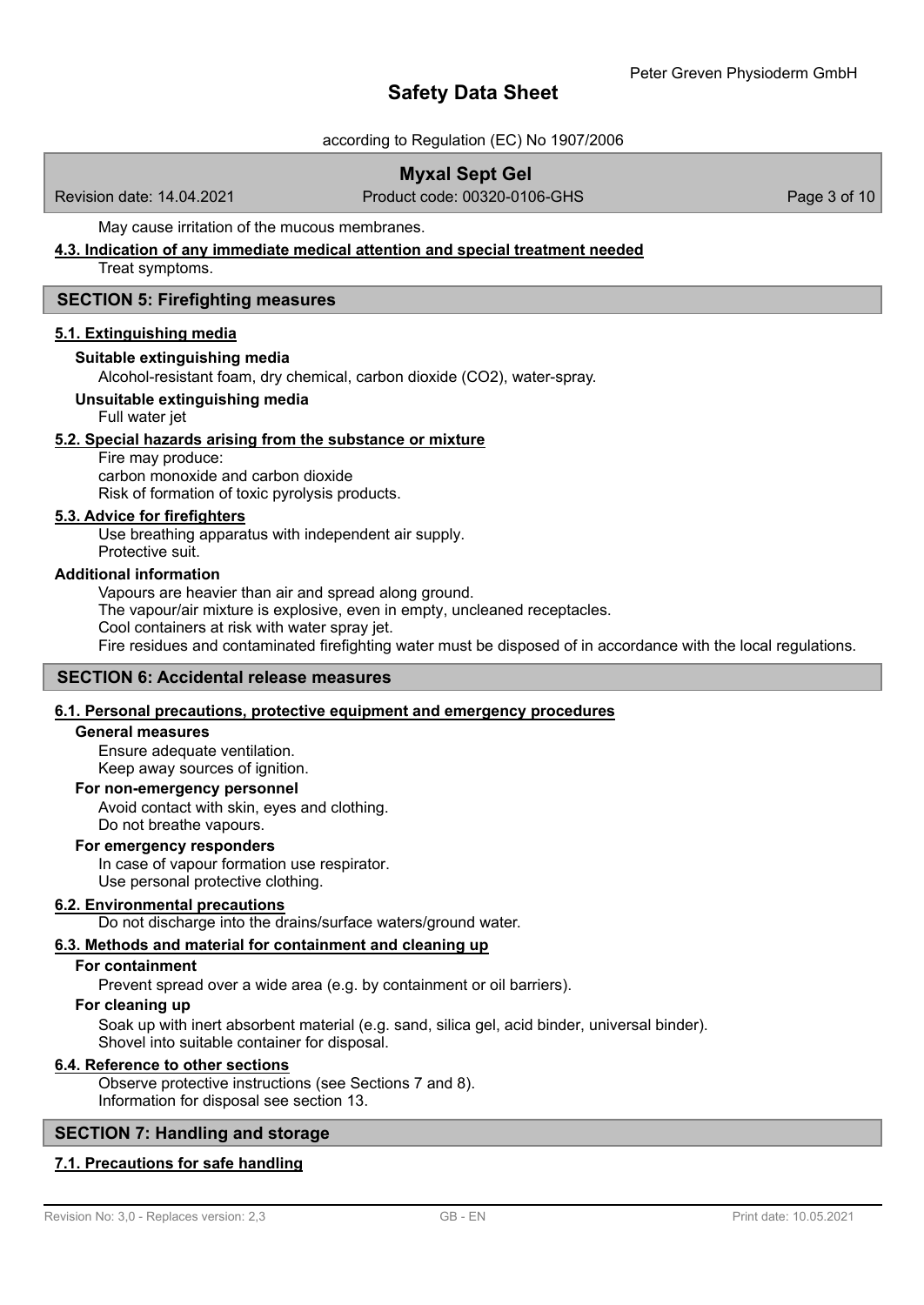# according to Regulation (EC) No 1907/2006

# **Myxal Sept Gel**

Revision date: 14.04.2021 Product code: 00320-0106-GHS Page 4 of 10

# **Advice on safe handling**

Use only in well-ventilated areas. Use solvent-resistant equipment. Avoid spilling or spraying in enclosed areas.

## **Advice on protection against fire and explosion**

Keep away from sources of ignition - No smoking. Take measures against electrostatically charging. Vapours are heavier than air and spread along ground. Vapour/air mixture is explosive, even in empty uncleaned receptacles.

### **7.2. Conditions for safe storage, including any incompatibilities**

### **Requirements for storage rooms and vessels**

Keep container tightly closed in a dry, cool and well-ventilated place. Protect containers from heat / overheating. Keep only in original container.

### **Hints on joint storage**

Incompatible with oxidizing agents.

# **Further information on storage conditions**

Keep away from food, drink and animal feeding stuffs.

## **7.3. Specific end use(s)**

Hand disinfectant

### **SECTION 8: Exposure controls/personal protection**

# **8.1. Control parameters**

### **Exposure limits (EH40)**

| CAS No  | Substance | ppm          | mg/m <sup>3</sup> | fibres/ml | Category | Origin |
|---------|-----------|--------------|-------------------|-----------|----------|--------|
| 64-17-5 | Ethanol   | <b>1000i</b> | 1920              |           | TWA(8 h) | WEL    |

### **8.2. Exposure controls**

### **Appropriate engineering controls**

Ensure adequate ventilation, especially in confined areas.

## **Protective and hygiene measures**

Do not breath vapours or spray mist. When using do not eat, drink or smoke. Avoid contact with eyes. Remove and wash contaminated clothes before re-use.

### **Eye/face protection**

If used properly, no need to wear eye protection. Otherwise wear protective goggles with integrated side shields.

### **Skin protection**

Long sleeved clothing (DIN EN ISO 6530)

## **Respiratory protection**

No personal respiratory protective equipment normally required. In case of insufficient ventilation wear suitable respiratory equipment (gas filter type A) (EN 14387).

# **SECTION 9: Physical and chemical properties**

# **9.1. Information on basic physical and chemical properties**

Physical state: Gel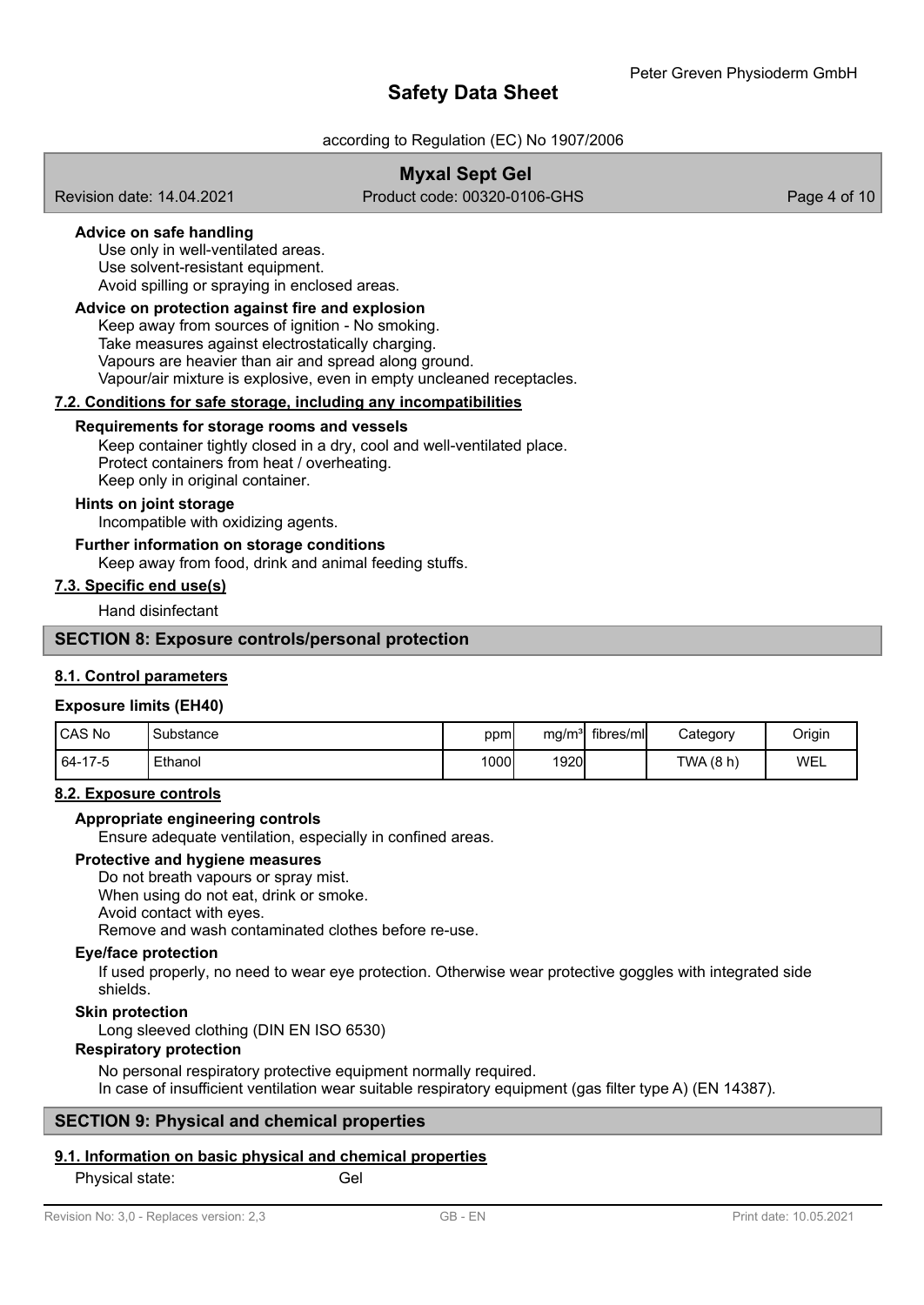# according to Regulation (EC) No 1907/2006

| <b>Myxal Sept Gel</b>                                        |                                                                                                     |              |
|--------------------------------------------------------------|-----------------------------------------------------------------------------------------------------|--------------|
| Revision date: 14.04.2021                                    | Product code: 00320-0106-GHS                                                                        | Page 5 of 10 |
| Colour:                                                      | Colourless                                                                                          |              |
| Odour:                                                       | Alcoholic                                                                                           |              |
| pH-Value (at 20 °C):                                         | $7,5 - 8,5$                                                                                         |              |
| Changes in the physical state                                |                                                                                                     |              |
| Melting point:                                               | $<$ - 20 $^{\circ}$ C                                                                               |              |
| Boiling point or initial boiling point and<br>boiling range: | approx. 85 °C                                                                                       |              |
| Sublimation point:                                           | n.a.                                                                                                |              |
| Softening point:                                             | n.d.                                                                                                |              |
| Flash point:                                                 | 14 °C                                                                                               |              |
| Sustaining combustion:                                       | Sustaining combustion                                                                               |              |
| <b>Flammability</b>                                          |                                                                                                     |              |
| Solid/liquid:<br>Gas:                                        | n.a.<br>n.a.                                                                                        |              |
|                                                              |                                                                                                     |              |
| <b>Explosive properties</b>                                  | The product is considered non-explosive; nevertheless explosive vapour/air mixture can be generated |              |
| Lower explosion limits:                                      | 3,5 vol. %                                                                                          |              |
| Upper explosion limits:                                      | 15 vol. %                                                                                           |              |
| Auto-ignition temperature:                                   | $>425$ °C                                                                                           |              |
| <b>Self-ignition temperature</b>                             |                                                                                                     |              |
| Solid:                                                       | n.a.                                                                                                |              |
| Gas:                                                         | n.a.                                                                                                |              |
| Decomposition temperature:                                   | n.d.                                                                                                |              |
| <b>Oxidizing properties</b><br>Not oxidising.                |                                                                                                     |              |
| Density (at 20 °C):                                          | $0,833 - 0,843$ g/cm <sup>3</sup>                                                                   |              |
| Bulk density:                                                | n.a.                                                                                                |              |
| Water solubility:<br>(at 20 $^{\circ}$ C)                    | Miscible                                                                                            |              |
| Solubility in other solvents<br>n.d.                         |                                                                                                     |              |
| Partition coefficient n-octanol/water:                       | n.d.                                                                                                |              |
| Viscosity / dynamic:<br>(at 20 $°C$ )                        | approx. 250 mPa·s                                                                                   |              |
| Viscosity / kinematic:                                       | n.d.                                                                                                |              |
| Flow time:                                                   | n.d.                                                                                                |              |
| Relative vapour density:                                     | n.d.                                                                                                |              |
| Evaporation rate:                                            | n.d.                                                                                                |              |
| Solvent separation test:                                     | n.d.                                                                                                |              |
| Solvent content:                                             | 80% - 85%                                                                                           |              |
| 9.2. Other information                                       |                                                                                                     |              |
| No data available                                            |                                                                                                     |              |
|                                                              |                                                                                                     |              |

**SECTION 10: Stability and reactivity**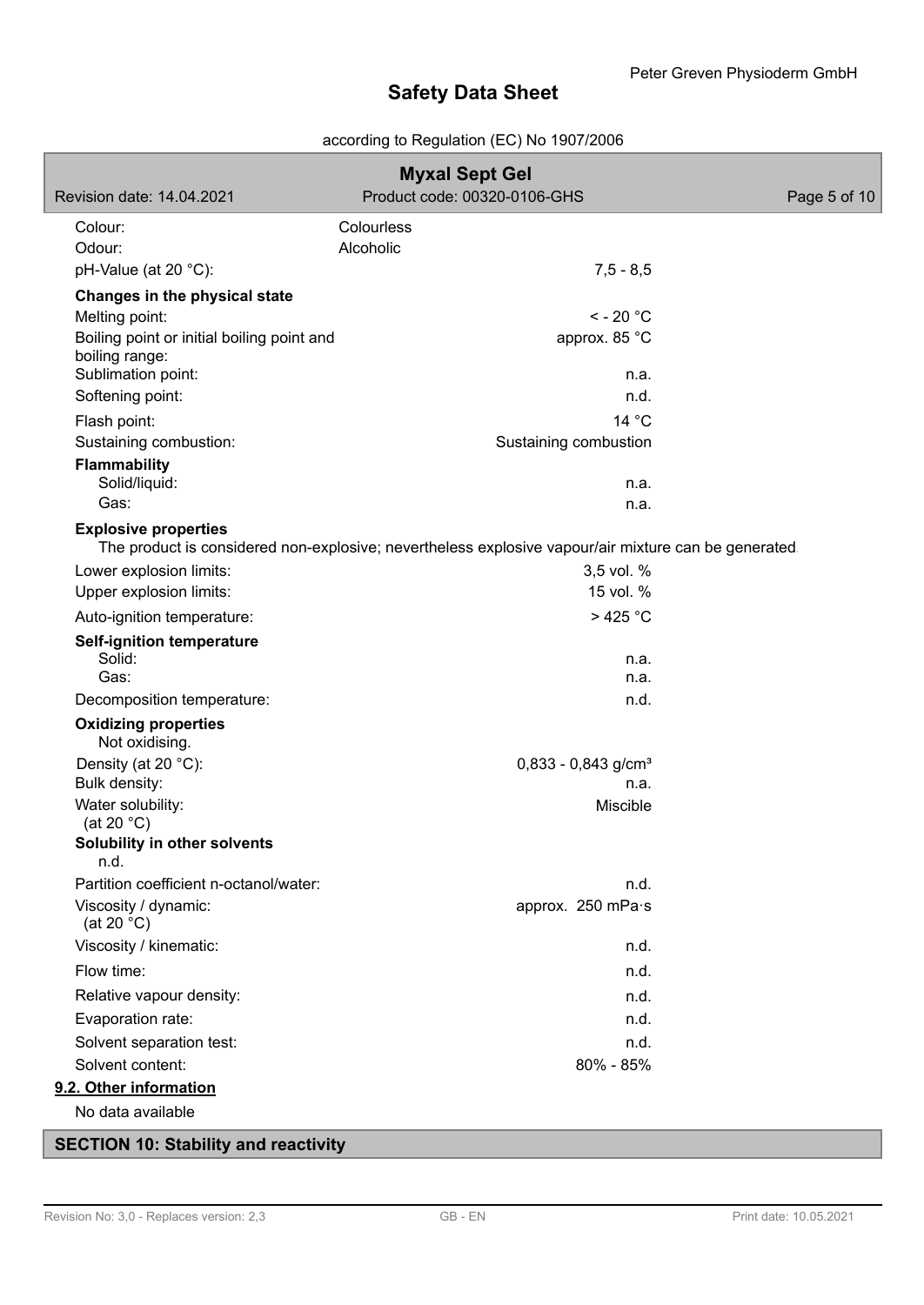# according to Regulation (EC) No 1907/2006

# **Myxal Sept Gel**

Revision date: 14.04.2021 Product code: 00320-0106-GHS Page 6 of 10

## **10.1. Reactivity**

No decomposition if stored and applied as directed.

# **10.2. Chemical stability**

Stable under normal conditions.

#### **10.3. Possibility of hazardous reactions**

Reactions with oxidizing agents.

#### **10.4. Conditions to avoid**

Vapour/air mixtures are explosive at intensive warming. Heating can release vapours which can be ignited.

### **10.5. Incompatible materials**

oxidizing agents

### **10.6. Hazardous decomposition products**

No hazardous decomposition products known. Fire may produce: Carbon monoxide and carbon dioxide

### **SECTION 11: Toxicological information**

### **11.1. Information on hazard classes as defined in Regulation (EC) No 1272/2008**

#### **Acute toxicity**

Based on available data, the classification criteria are not met. LD50/oral/rat: > 10 g/kg (OECD 401)

### **Irritation and corrosivity**

Causes serious eye irritation.

Skin corrosion/irritation: Based on available data, the classification criteria are not met.

#### **Sensitising effects**

Based on available data, the classification criteria are not met.

## **Carcinogenic/mutagenic/toxic effects for reproduction**

Based on available data, the classification criteria are not met.

## **STOT-single exposure**

Based on available data, the classification criteria are not met.

#### **STOT-repeated exposure**

Based on available data, the classification criteria are not met.

#### **Aspiration hazard**

Based on available data, the classification criteria are not met.

#### **Additional information on tests**

Classification in compliance with the assessment procedure specified in the Regulation (EC) no 1272/2008.

# **11.2. Information on other hazards**

### **Endocrine disrupting properties**

No data available

### **Other information**

Inhalation of vapours in high concentration can cause narcotic effects. Components of the product may be absorbed into the body through the skin. May cause irritation of the mucous membranes.

# **SECTION 12: Ecological information**

# **12.1. Toxicity**

Ecological data are not available. Harmful to aquatic life with long lasting effects.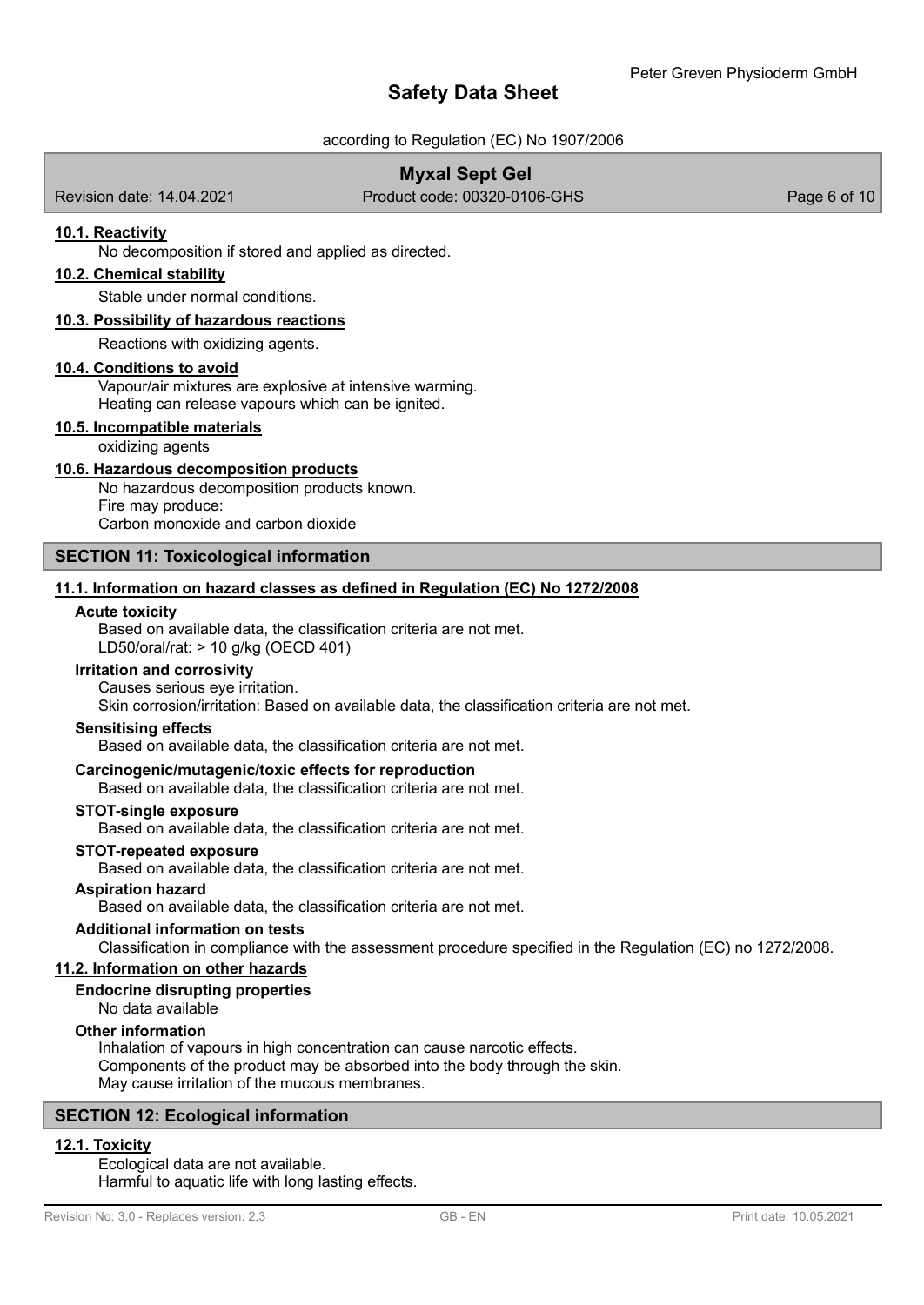# according to Regulation (EC) No 1907/2006

# **Myxal Sept Gel**

Revision date: 14.04.2021 Product code: 00320-0106-GHS Page 7 of 10

Ethanol LC50/Oncorhynchus mykiss/96 h = 13000 mg/l ErC50/Chlorella vulgaris/72 h = 275 mg/l EC50/Daphnia magna/48 h =  $12340$  mg/l

# **12.2. Persistence and degradability**

No data available

Ethanol: Readily biodegradable (to OECD criteria).

# **12.3. Bioaccumulative potential**

No data available

### **12.4. Mobility in soil**

No data available

# **12.5. Results of PBT and vPvB assessment**

According to Regulation (EC) No 1907/2006 (REACH) none of the substances, contained in this product are a PBT / vPvB substance.

# **12.6. Endocrine disrupting properties**

No data available

# **12.7. Other adverse effects**

Product can contain organically bound halogen and contribute to the adsorbable organic halogen value. Low hazard to waters.

# **Further information**

Ecological injuries are not known or expected under normal use. Do not discharge into surface waters/groundwater.

# **SECTION 13: Disposal considerations**

### **13.1. Waste treatment methods**

### **Disposal recommendations**

Can be incinerated, when in compliance with local regulations. Where possible recycling is preferred to disposal.

# **List of Wastes Code - residues/unused products**

070604 WASTES FROM ORGANIC CHEMICAL PROCESSES; wastes from the MFSU of fats, grease, soaps, detergents, disinfectants and cosmetics; other organic solvents, washing liquids and mother liquors; hazardous waste

### **Contaminated packaging**

Empty containers should be taken for local recycling, recovery or waste disposal.

Contaminated packaging should be emptied as far as possible and after appropriate cleansing may be taken for reuse.

Packaging that cannot be cleaned should be disposed of like the product.

# **SECTION 14: Transport information**

### **Land transport (ADR/RID)**

| 14.1. UN number:                  | UN 1987                    |
|-----------------------------------|----------------------------|
| 14.2. UN proper shipping name:    | ALCOHOLS, N.O.S. (Ethanol) |
| 14.3. Transport hazard class(es): | 3                          |
| 14.4. Packing group:              |                            |
| Hazard label:                     | З                          |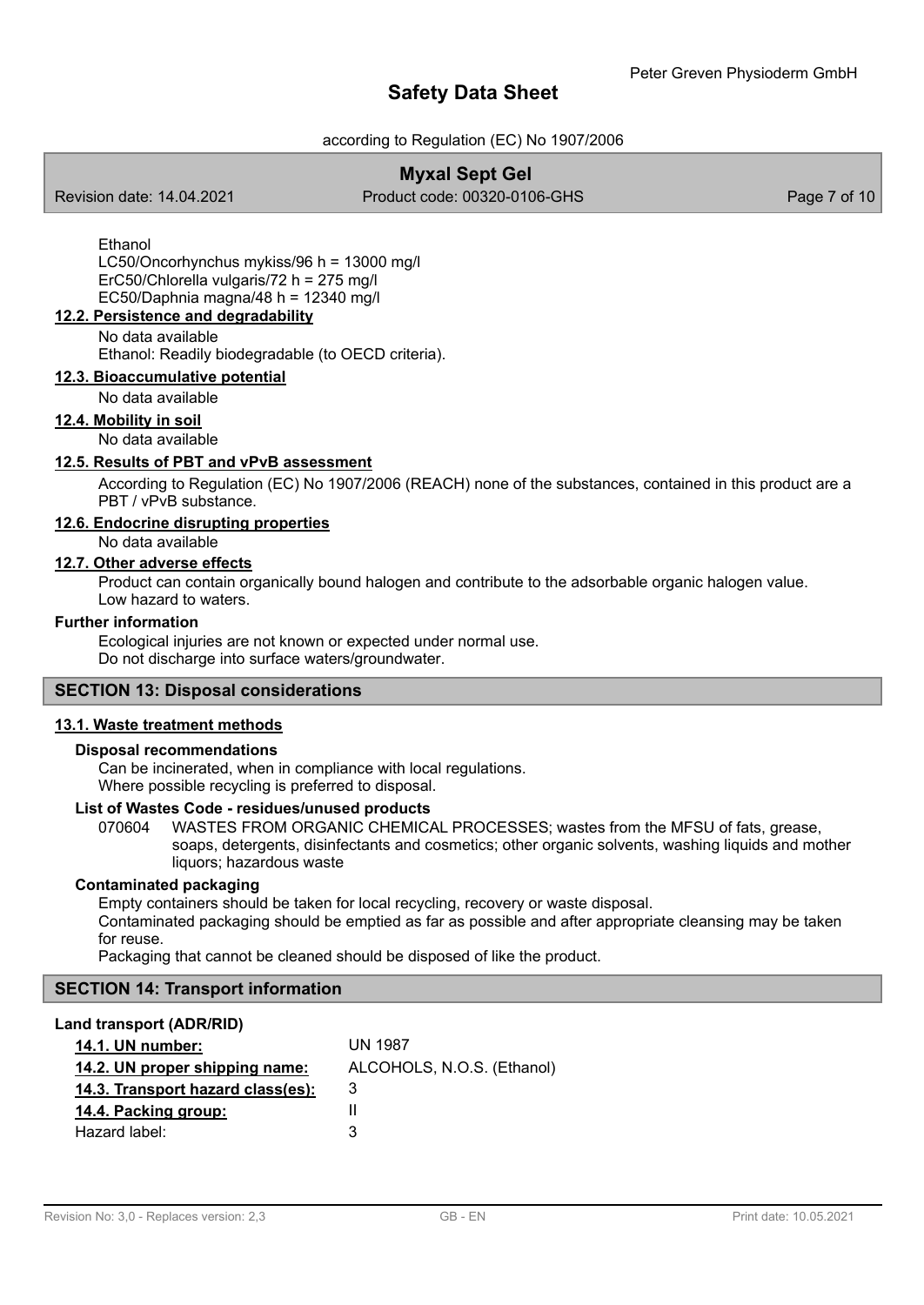# according to Regulation (EC) No 1907/2006

| Revision date: 14.04.2021                                                                                                                                                                                                                                                                                                              | <b>Myxal Sept Gel</b><br>Product code: 00320-0106-GHS                                                                                                                    | Page 8 of 10 |
|----------------------------------------------------------------------------------------------------------------------------------------------------------------------------------------------------------------------------------------------------------------------------------------------------------------------------------------|--------------------------------------------------------------------------------------------------------------------------------------------------------------------------|--------------|
| Classification code:<br><b>Special Provisions:</b><br>Limited quantity:<br>Excepted quantity:<br>Transport category:<br>Hazard No:<br>Tunnel restriction code:<br>Inland waterways transport (ADN)<br>14.1. UN number:<br>14.2. UN proper shipping name:<br>14.3. Transport hazard class(es):<br>14.4. Packing group:<br>Hazard label: | F <sub>1</sub><br>274 601 640D<br>1 L / 30 kg<br>E <sub>2</sub><br>$\overline{2}$<br>33<br>D/E<br><b>UN 1987</b><br>ALCOHOLS, N.O.S. (Ethanol)<br>3<br>$\mathsf{I}$<br>3 |              |
| Classification code:<br><b>Special Provisions:</b><br>Limited quantity:<br>Excepted quantity:<br><b>Marine transport (IMDG)</b><br>14.1. UN number:<br>14.2. UN proper shipping name:<br>14.3. Transport hazard class(es):<br>14.4. Packing group:<br>Hazard label:                                                                    | F <sub>1</sub><br>274 601 640D<br>1 L / 30 kg<br>E <sub>2</sub><br><b>UN 1987</b><br>ALCOHOLS, N.O.S. (Ethanol)<br>3<br>$\mathsf{I}$<br>3                                |              |
| Marine pollutant:<br><b>Special Provisions:</b><br>Limited quantity:<br>Excepted quantity:<br>EmS:<br>Air transport (ICAO-TI/IATA-DGR)<br>14.1. UN number:<br>14.2. UN proper shipping name:<br>14.3. Transport hazard class(es):<br>14.4. Packing group:<br>Hazard label:                                                             | No<br>274<br>1 L / 30 kg<br>E <sub>2</sub><br>F-E, S-D<br><b>UN 1987</b><br>ALCOHOLS, N.O.S. (Ethanol)<br>3<br>$\mathsf{I}$<br>3                                         |              |
| <b>Special Provisions:</b>                                                                                                                                                                                                                                                                                                             | A3 A180                                                                                                                                                                  |              |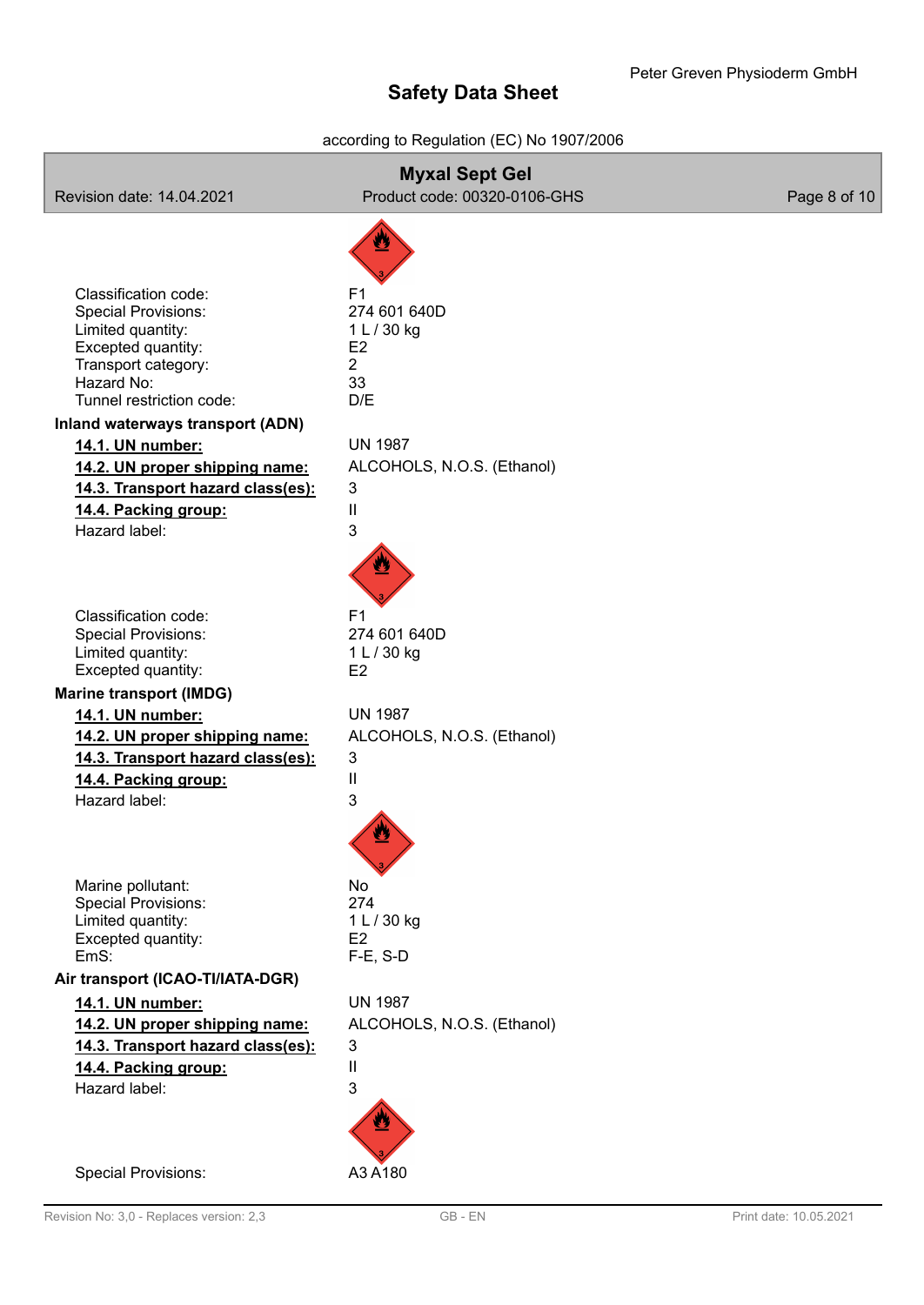# according to Regulation (EC) No 1907/2006

|                                                                                                                                                                                                                                          | <b>Myxal Sept Gel</b>                                                                                                                                                                                                                              |              |
|------------------------------------------------------------------------------------------------------------------------------------------------------------------------------------------------------------------------------------------|----------------------------------------------------------------------------------------------------------------------------------------------------------------------------------------------------------------------------------------------------|--------------|
| Revision date: 14.04.2021                                                                                                                                                                                                                | Product code: 00320-0106-GHS                                                                                                                                                                                                                       | Page 9 of 10 |
| Limited quantity Passenger:<br>Passenger LQ:<br>Excepted quantity:<br>IATA-packing instructions - Passenger:                                                                                                                             | 1 <sub>L</sub><br>Y341<br>E2<br>353                                                                                                                                                                                                                |              |
| IATA-max. quantity - Passenger:<br>IATA-packing instructions - Cargo:<br>IATA-max. quantity - Cargo:                                                                                                                                     | 5L<br>364<br>60 L                                                                                                                                                                                                                                  |              |
| 14.5. Environmental hazards                                                                                                                                                                                                              |                                                                                                                                                                                                                                                    |              |
| ENVIRONMENTALLY HAZARDOUS: No                                                                                                                                                                                                            |                                                                                                                                                                                                                                                    |              |
| 14.6. Special precautions for user<br>Take the usual precautions when handling with chemicals.<br>14.7. Maritime transport in bulk according to IMO instruments<br>The transport takes place only in approved and appropriate packaging. |                                                                                                                                                                                                                                                    |              |
| <b>SECTION 15: Regulatory information</b>                                                                                                                                                                                                |                                                                                                                                                                                                                                                    |              |
|                                                                                                                                                                                                                                          | 15.1. Safety, health and environmental regulations/legislation specific for the substance or mixture                                                                                                                                               |              |
| EU regulatory information<br>Restrictions on use (REACH, annex XVII):<br>Entry 3                                                                                                                                                         |                                                                                                                                                                                                                                                    |              |
| 2004/42/EC (VOC):<br>Information according to 2012/18/EU<br>(SEVESO III):                                                                                                                                                                | 81 %<br><b>P5c FLAMMABLE LIQUIDS</b>                                                                                                                                                                                                               |              |
| National regulatory information                                                                                                                                                                                                          |                                                                                                                                                                                                                                                    |              |
| <b>Employment restrictions:</b>                                                                                                                                                                                                          | Observe restrictions to employment for juveniles according to the 'juvenile<br>work protection guideline' (94/33/EC). Observe employment restrictions<br>under the Maternity Protection Directive (92/85/EEC) for expectant or<br>nursing mothers. |              |
| Water hazard class (D):                                                                                                                                                                                                                  | 1 - slightly hazardous to water                                                                                                                                                                                                                    |              |
| 15.2. Chemical safety assessment                                                                                                                                                                                                         | For this substance a chemical safety assessment has not been carried out.                                                                                                                                                                          |              |

# **SECTION 16: Other information**

# **Changes**

### **Abbreviations and acronyms**

Changes in section: 3, 6, 7, 9, 11, 12, 15

### **Abbreviations and acronyms**

ADR = Accord européen relatif au transport international des marchandises Dangereuses par Route

- RID = Règlement concernant le transport international ferroviaire de marchandises dangereuses
- ADN = Accord européen relatif au transport international des marchandises dangereuses par voie de navigation intérieure

IMDG = International Maritime Code for Dangerous Goods

- IATA/ICAO = International Air Transport Association / International Civil Aviation Organization
- MARPOL = International Convention for the Prevention of Pollution from Ships

IBC-Code = International Code for the Construction and Equipment of Ships Carrying Dangerous Chemicals in Bulk